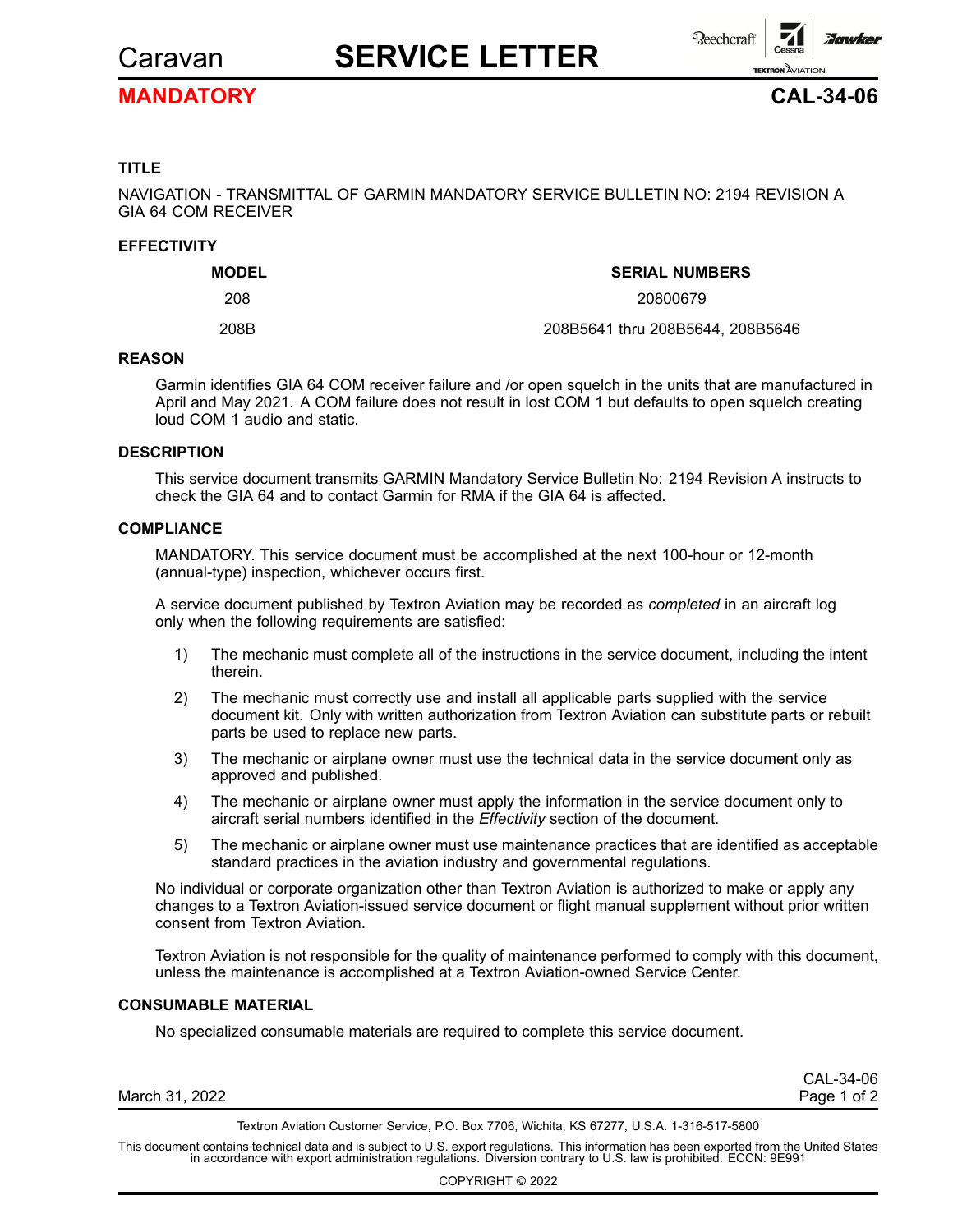# Caravan **SERVICE LETTER**

### **MANDATORY CAL-34-06**

**Reechcraft** 

**TEXTRON** AVIATION

*Howker* 

#### **TOOLING**

No specialized tooling is required to complete this service document.

#### **REFERENCES**

Model 208 Series Maintenance Manual

Garmin Mandatory Service Bulletin No: 2194 Revision A (or later revision).

#### **PUBLICATIONS AFFECTED**

None.

#### **ACCOMPLISHMENT INSTRUCTIONS**

- 1. Review and complete the attached Garmin Mandatory Service Bulletin No: 2194 Revision A (or later revision).
- 2. (If the GIA 64 is affected.) Remove the Garmin GIA 64 and return to Garmin. (Refer to the Model 208 Series Maintenance Manual, Chapter 34, Garmin G1000 GIA 63W/64W Integrated Avionics Unit -Removal/Installation.)
	- A. Install the new Garmin GIA 64. (Refer to the Model 208 Series Maintenance Manual, Chapter 34, Garmin G1000 GIA 63W/64W Integrated Avionics Unit - Removal/Installation.)
- 3. Make an entry in the airplane logbook that states compliance and method of compliance with this service document.

#### **MATERIAL INFORMATION**

If necessary, order the part below.

| <b>NEW P/N</b> | <b>OUAN-</b><br>TITY | <b>KEY WORD</b>                    | OLD P/N | <b>INSTRUCTIONS/</b><br><b>DISPOSITION</b> |
|----------------|----------------------|------------------------------------|---------|--------------------------------------------|
| 011-03711-00   |                      | Integrated Avionics Unit GIA<br>64 | Same    | Return for Exchange                        |

The existing 011-03711-00 may be returned to Textron Aviation Parts Distribution, Warranty Administration, 285 South Greenwich Road, Bldg B89, Docks 1-4, Wichita, KS 67206, USA, and exchanged for an upgraded unit. Due to limited availability, advance scheduling is required, please expedite the return of the removed part.

In cases where the required part(s) are approved as exchange, order the exchange part and, upon completion, expedite the return of the removed part to avoid return penalties. Contact <sup>a</sup> Textron Aviation Authorized Service Facility for availability of exchange parts.

\* Please contact your Regional Textron Aviation Parts Distribution Customer Support Team for current cost and availability of parts listed in this service document. Phone at 1-800-835-4000 (Domestic) or 1-316-517-5603 (International).

For more information, please visit the TAPD Support & Aftermarket Account Management website at https://ww2.txtav.com/Parts/Promos/TAPD.

Based on availability and lead times, parts may require advanced scheduling.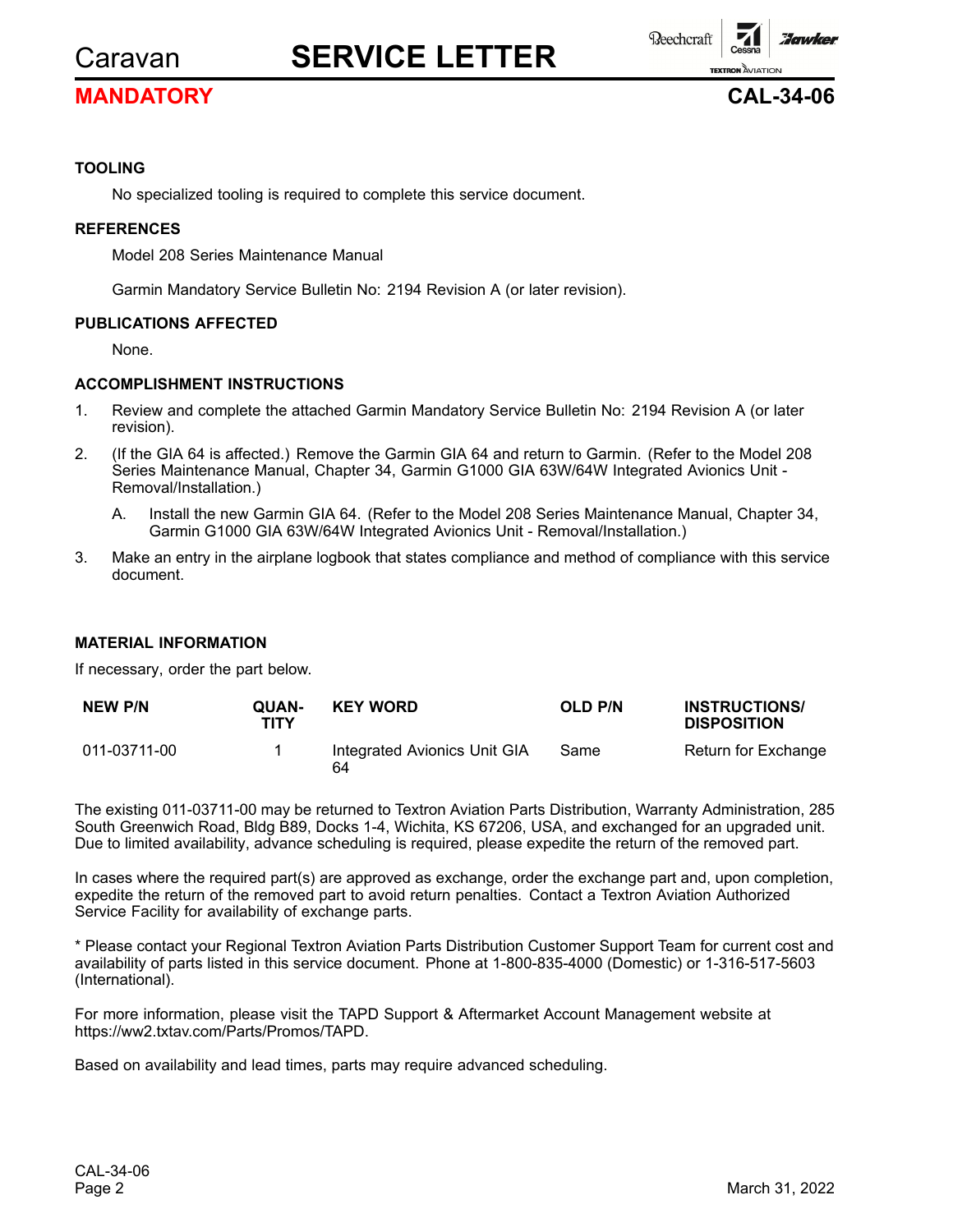



#### **TITLE**

NAVIGATION - TRANSMITTAL OF GARMIN MANDATORY SERVICE BULLETIN NO: 2194 REVISION A GIA64 COM RECEIVER

**TO:**

Cessna Model 208 and 208B Aircraft Owner

#### **REASON**

Garmin identifies GIA 64 COM receiver failure and /or open squelch in the units that are manufactured in April and May 2021. A COM failure does not result in lost COM 1 but defaults to open squelch creating loud COM 1 audio and static.

#### **COMPLIANCE**

MANDATORY. This service document must be accomplished at the next 100-hour or 12-month (annual-type) inspection, whichever occurs first.

#### **LABOR HOURS**

Refer to the Warranty Information Section of Garmin Service Bulletin No: 2194.

#### **MATERIAL AVAILABILITY**

| <b>PART NUMBER</b> | <b>AVAILABILITY</b> | COST |
|--------------------|---------------------|------|
| 011-03711-00BQ     |                     |      |

The existing 010-03711-00 may be returned to Textron Aviation Parts Distribution, Warranty Administration, 285 South Greenwich Road, Bldg B89, Docks 1-4, Wichita, KS 67206, USA, and exchanged for an upgraded unit. Due to limited availability, advance scheduling is required, please expedite the return of the removed part.

In cases where the required part(s) are approved as exchange, order the exchange part and, upon completion, expedite the return of the removed part to avoid return penalties. Contact <sup>a</sup> Textron Aviation Authorized Service Facility for availability of exchange parts.

\* Please contact your Regional Textron Aviation Parts Distribution Customer Support Team for current cost and availability of parts listed in this service document. Phone at 1-800-835-4000 (Domestic) or 1-316-517-5603 (International).

For more information, please visit the TAPD Support & Aftermarket Account Management website at https://ww2.txtav.com/Parts/Promos/TAPD.

Based on availability and lead times, parts may require advanced scheduling.

#### **WARRANTY**

This service document is *mandatory*. Eligible airplanes may qualify for parts and labor coverage to the extent noted in the *Labor Hours* and *Material Availability* sections of this document.

March 31, 2022 **Page 1 of 2** 

CAL-34-06

Textron Aviation Customer Service, P.O. Box 7706, Wichita, KS 67277, U.S.A. 1-316-517-5800

This document contains technical data and is subject to U.S. export regulations. This information has been exported from the United States<br>in accordance with export administration regulations. Diversion contrary to U.S. la

COPYRIGHT © 2022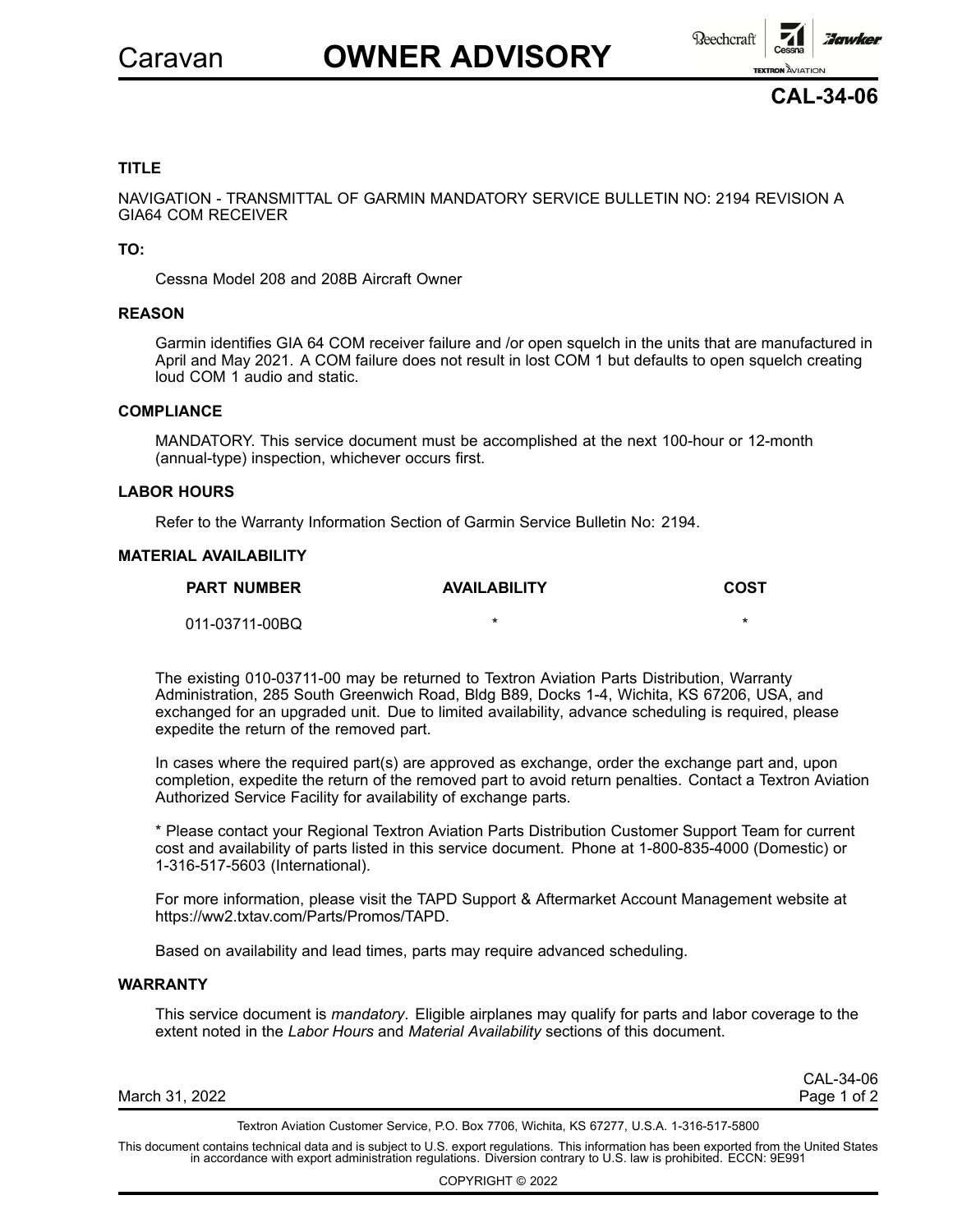

# Caravan **OWNER ADVISORY**

**Reechcraft** 

**TEXTRON** AVIATION



- **Eligibility:** Airplanes identified within the serial number effectivity of this service document must have active Airframe warranty coverage on the original issue date of this document and the coverage must be active on the day the work is accomplished.
- **Parts Coverage:** Textron Aviation-owned and Textron Aviation-authorized Service Facilities, operators, or other maintenance facilities may submit <sup>a</sup> claim for the parts required to accomplish this service document as defined in the *Material Availability* section of this document.
- **Labor Coverage:** Textron Aviation-owned and Textron Aviation-authorized Service Facilities rated to perform maintenance on the specific model of Cessna Aircraft may submit <sup>a</sup> claim for the labor necessary to accomplish this service document as defined in the *Labor Hours* section of this document.
	- **Credit** After this service document has been accomplished, <sup>a</sup> claim must be submitted to Textron **Application:** Aviation within 30 days of the service document completion. Claims for compliance of this service document are to be filed as <sup>a</sup> W4 type claim.

Please submit your claim form online at *ww2.txtav.com/Parts* or email the completed Textron Aviation Claim Form to *warranty@txtav.com*. If submitted on-line <sup>a</sup> Return Authorization will be provided. If <sup>a</sup> paper claim is submitted your claim will be entered into the system and <sup>a</sup> Return Authorization will be sent to you.

The Return Authorization must accompany any required return parts (see *Material Availability*), to the point of purchase.

Parts to be returned to Textron Aviation Parts Distribution should be forwarded to:

Textron Aviation Parts Distribution Warranty Administration 285 South Greenwich Road Bldg B89, Docks 1-4 Wichita, KS 67206 USA

**Expiration:** March 31, 2023 (after this date the owner/operator assumes the responsibility for compliance costs)

Textron Aviation reserves the right to void continued airplane warranty coverage for the parts affected by this service document until the service document is accomplished.

**NOTE:** As <sup>a</sup> convenience, service documents are now available online to all our customers through <sup>a</sup> simple, free-of-charge registration process. If you would like to sign up, please visit the Customer Access link at www.txtavsupport.com to register.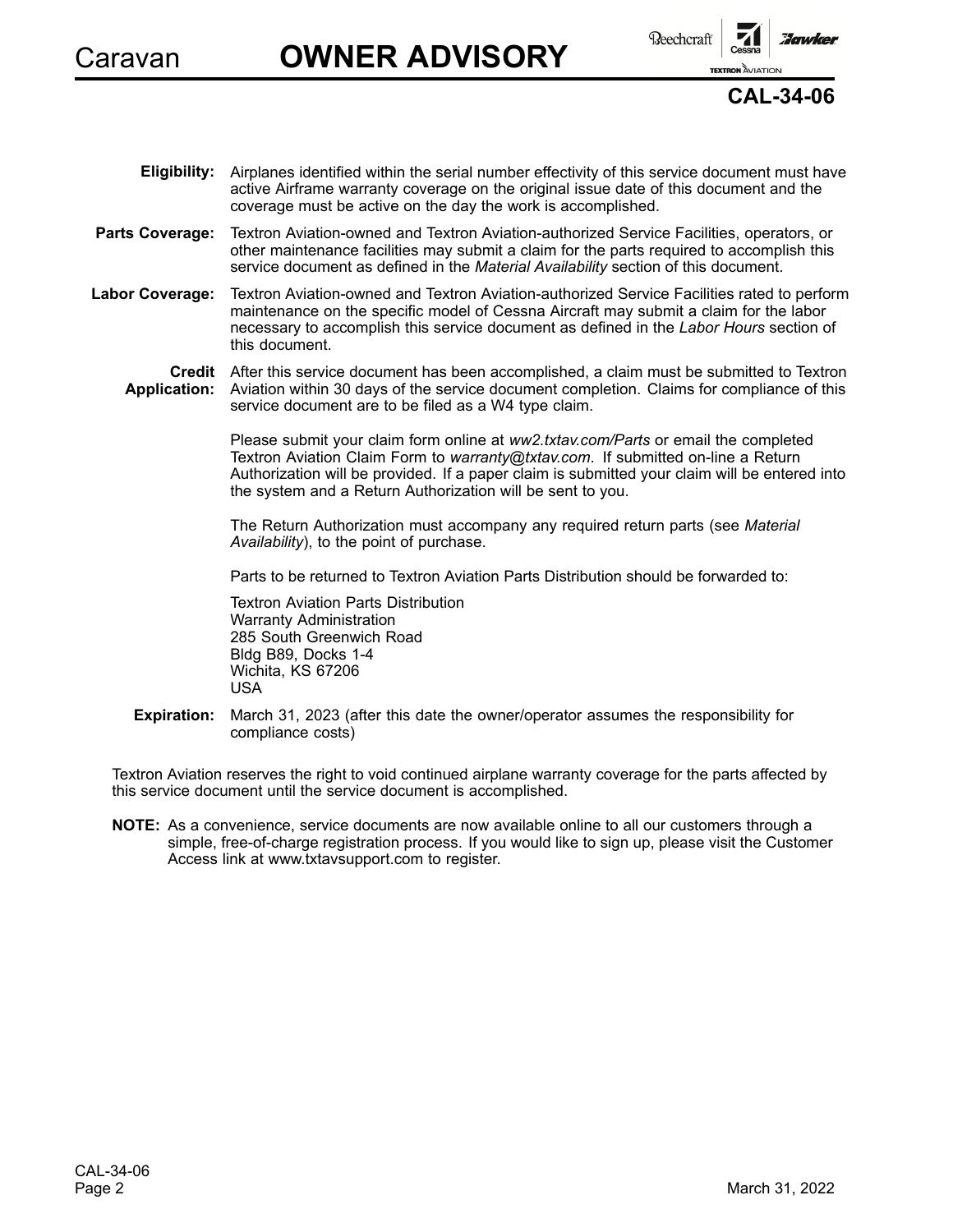

## **\*\*MANDATORY\*\* SERVICE BULLETIN NO.: 2194 Rev. A**

**\_\_\_\_\_\_\_\_\_\_\_\_\_\_\_\_\_\_\_\_\_\_\_\_\_\_\_\_\_\_\_\_\_\_\_\_\_\_\_\_\_\_\_\_\_\_**

**TO:** All Garmin Aviation Service Centers **DATE:** September 15, 2021 **SUBJECT:** GIA 64 COM Receiver

#### **PRODUCTS AFFECTED**

Garmin GIA 64 units purchased or installed since April 2021 listed in the link below are affected. <https://support.garmin.com/en-US/?faq=m849xu3Exl8UywVgEB3EU9>

#### **PURPOSE**

Some GIA 64 units may experience a COM receiver failure and/or open squelch.



**NOTE**

The COM transmitter is not affected by this issue.

#### **DESCRIPTION**

This service bulletin contains instructions to return the affected product to Garmin.

#### **COMPLIANCE**

**Mandatory** 

#### **APPROVAL**

N/A

#### **REFERENCES**

N/A

© 2021

Garmin Ltd. or its subsidiaries All Rights Reserved

Except as expressly provided herein, no part of this document may be reproduced, copied, transmitted, disseminated, downloaded or stored in any storage medium, for any purpose without the express prior written consent of Garmin. Garmin hereby grants permission to download a single copy of this document and of any revision to this document onto a hard drive or other electronic storage medium to be viewed and to print one copy of this document or of any revision hereto, provided that such electronic or printed copy of this document or revision must contain the complete text of this copyright notice and provided further that any unauthorized commercial distribution of this document or any revision hereto is strictly prohibited.